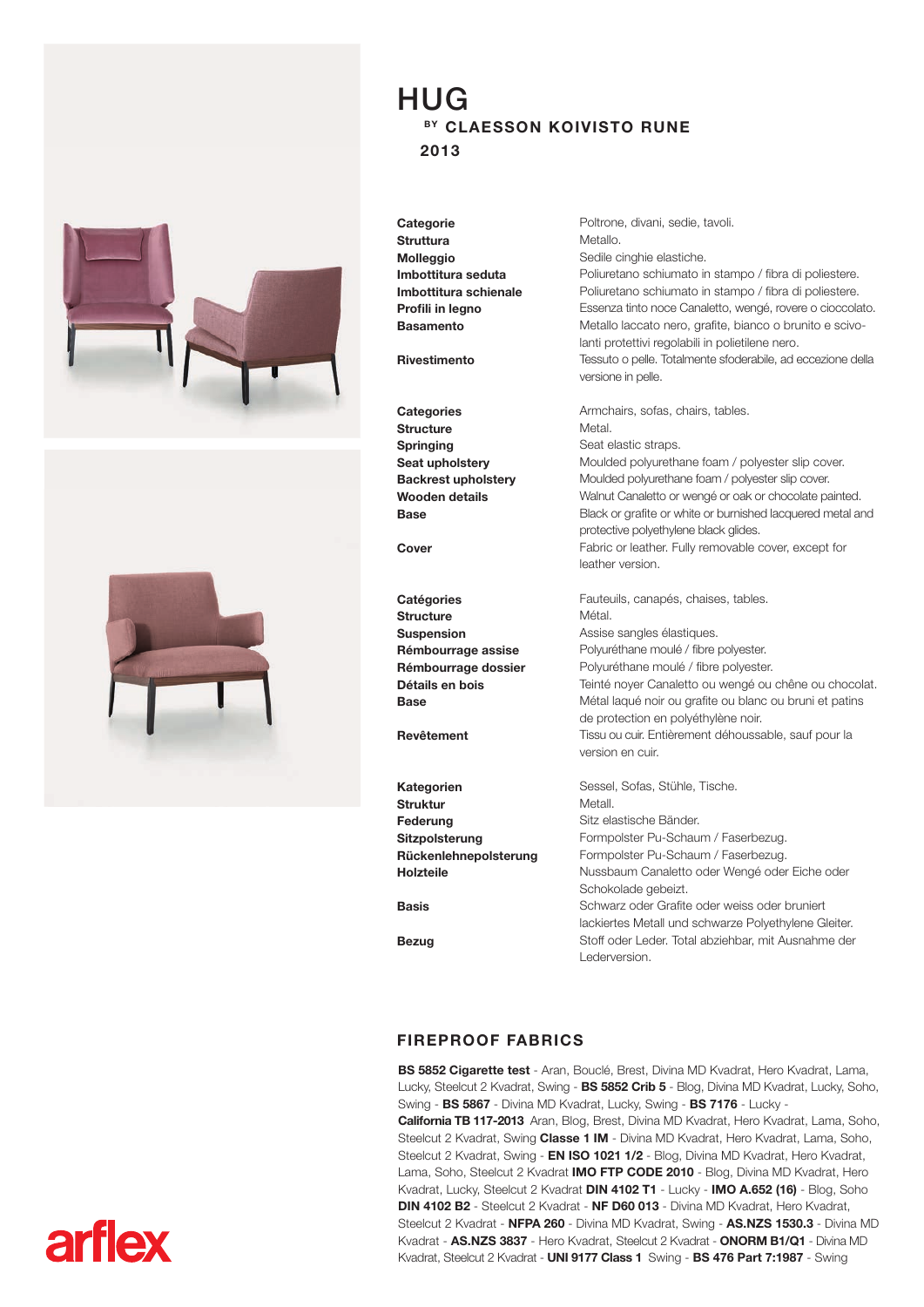





I colori sono da considerarsi puramente indicativi / Colors are to be considered as purely indicative 2020 - Rev. 0.0 - Seven Salotti S.p.A - All rights reserved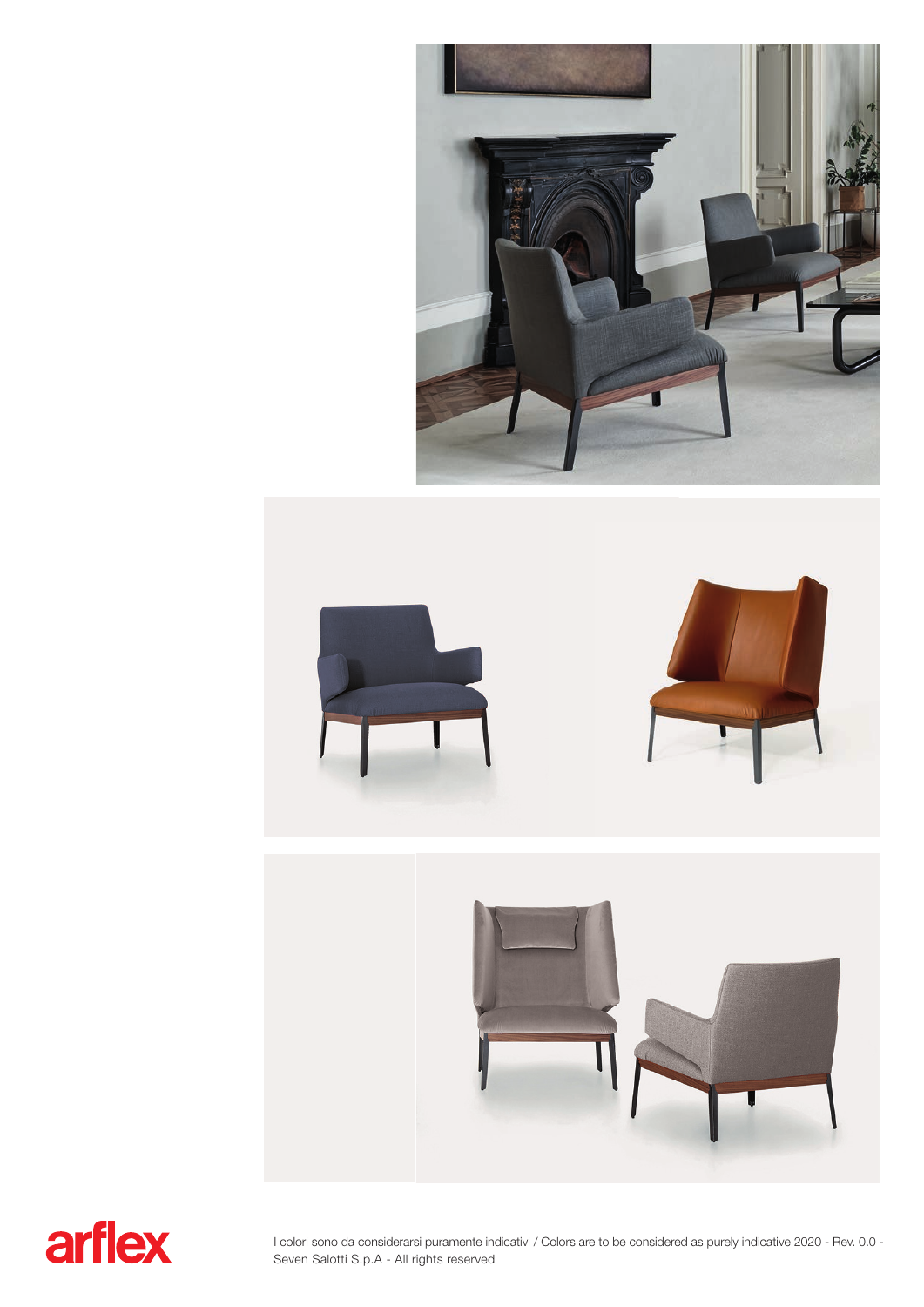Hug love seat Infinity small table **Capilano** small table



Hug love seat





I colori sono da considerarsi puramente indicativi / Colors are to be considered as purely indicative 2020 - Rev. 0.0 - Seven Salotti S.p.A - All rights reserved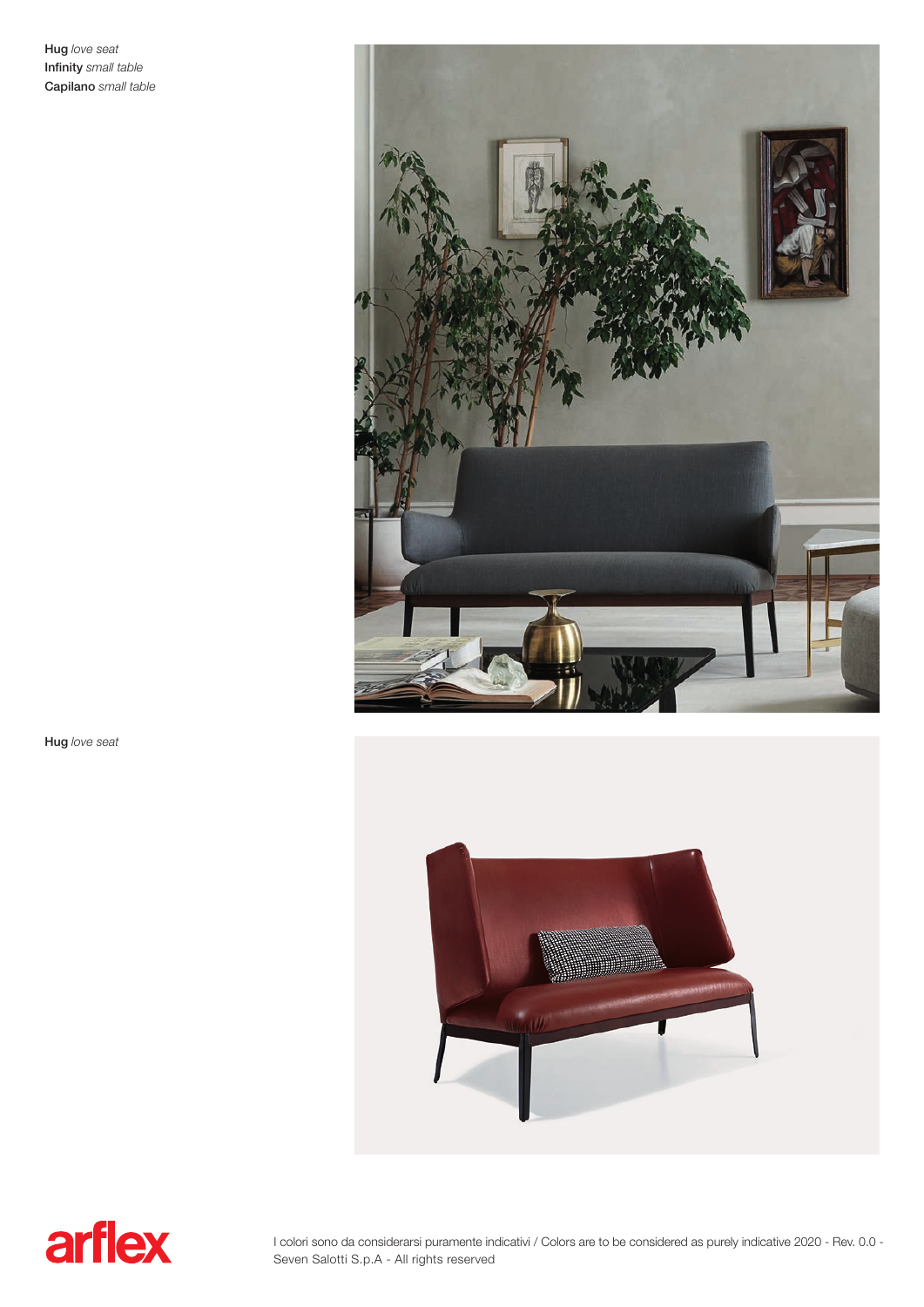$1 + 1$ 

Hug chair Match table Alba bookcase